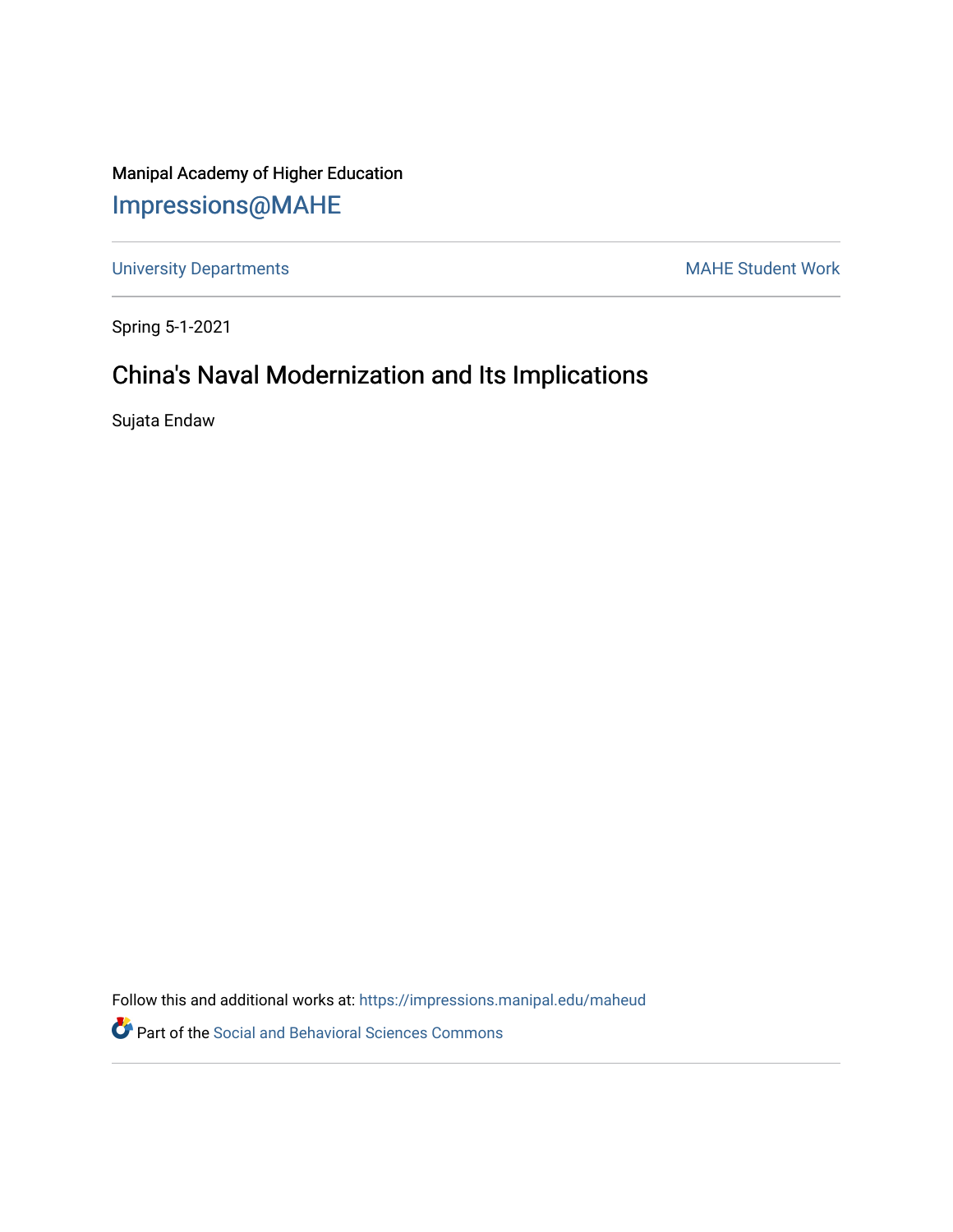# **CHINA'S NAVAL MODERNIZATION AND ITS IMPLICATIONS**



## **SUJATA ENDAW**

## **Department of Geopolitics and International Relations Manipal Academy of Higher Education**

**Manipal June 2021**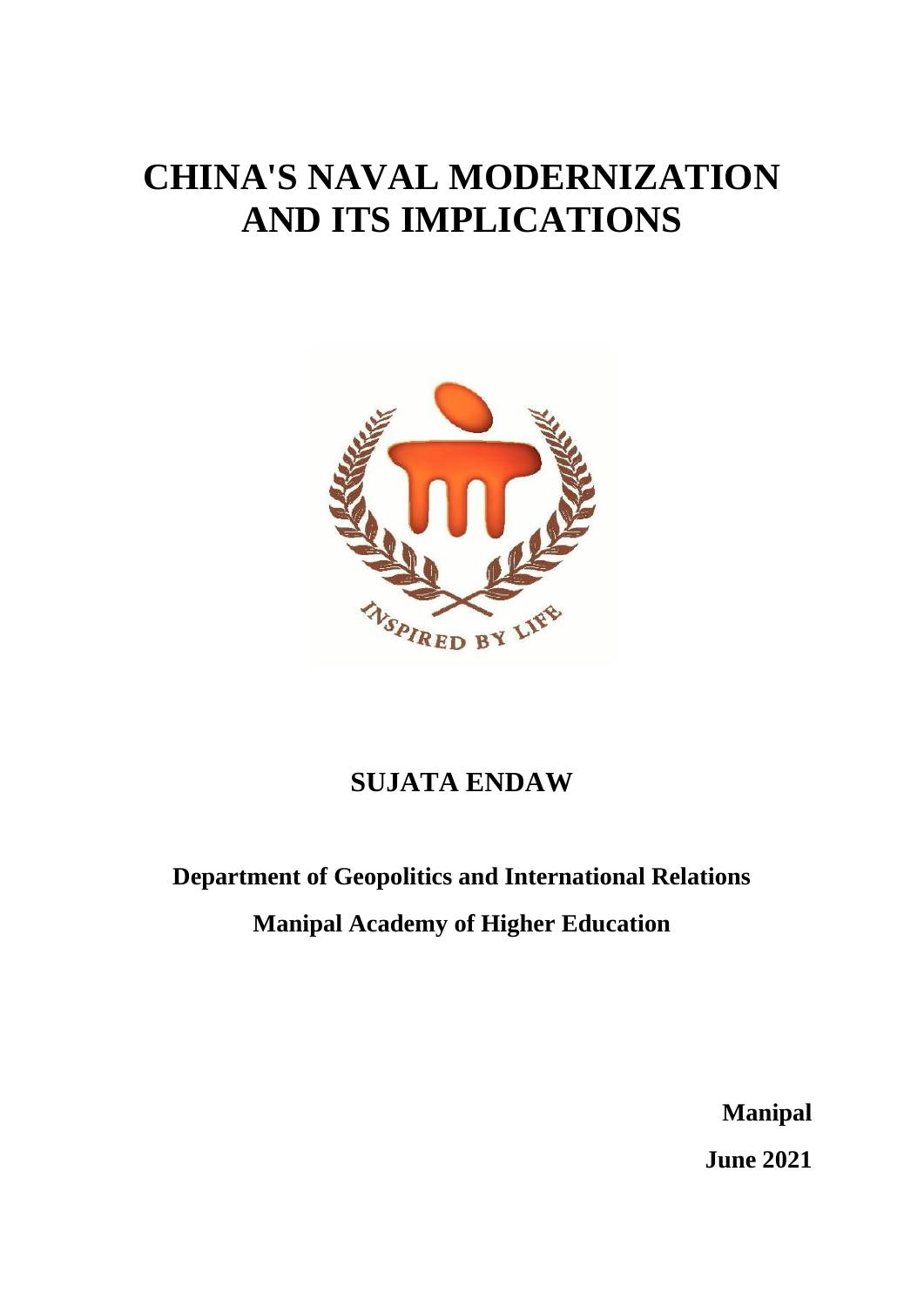## **Manipal Academy of Higher Education Department of Geopolitics and International Relations**

# **CHINA'S NAVAL MODERNIZATION AND ITS IMPLICATIONS**

**A Dissertation Submitted to the Department of Geopolitics and International Relations in Partial Fulfilment for Master's Degree in Geopolitics and International Relations**

> **Supervisor DR. ANAND V.**

**By SUJATA ENDAW** 

**June 2021**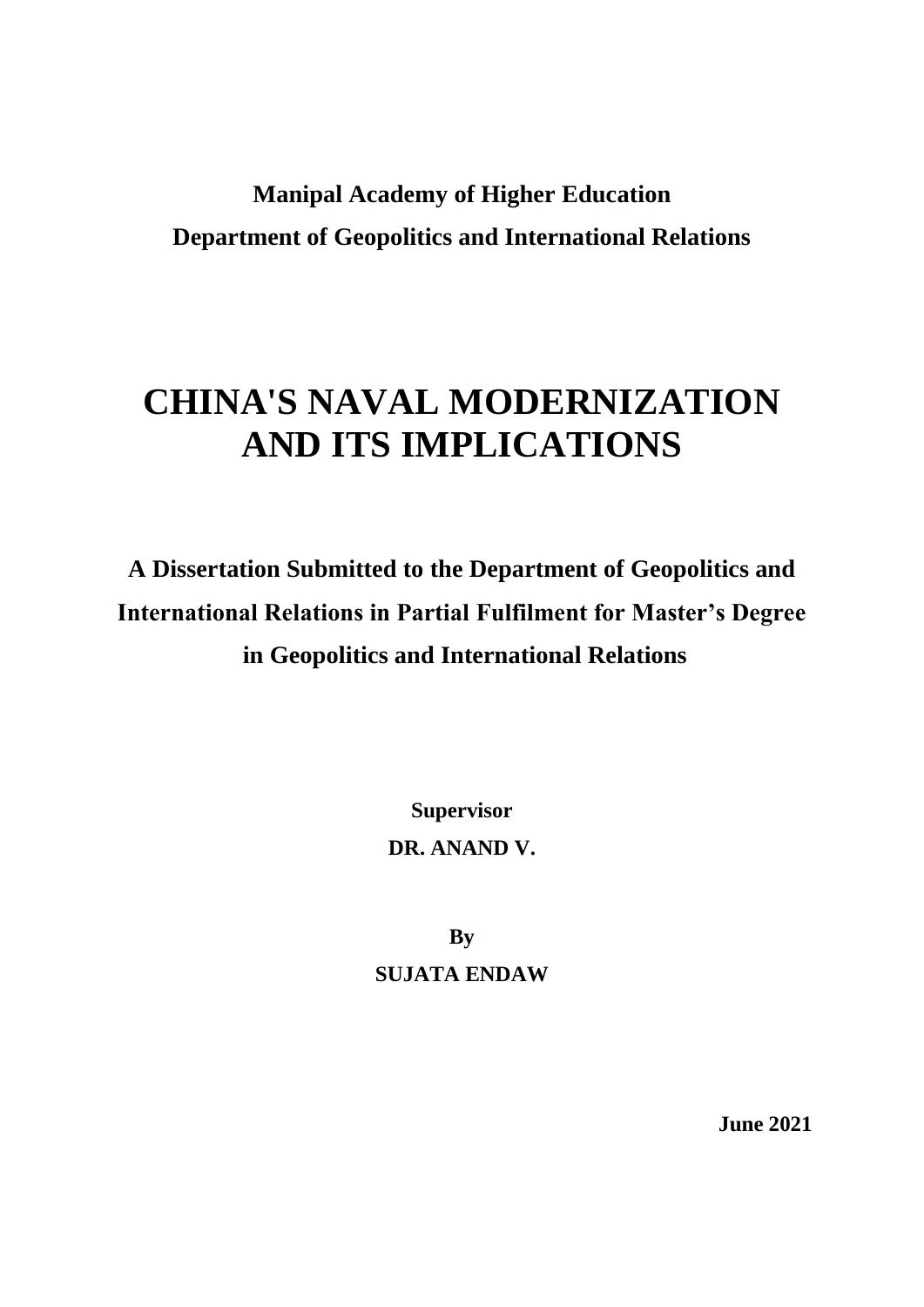

F

Date: 15 June 2021

## **DECLARATION**

I declare that the dissertation entitled "China's Naval Modernization and its Implications" submitted by me for the award of the degree of Master of Arts in Geopolitics and International Relations of Manipal Academy of Higher Education is my own work. The dissertation has not been submitted for any other degree of this University or any other University.

> *S.Endaw* (Sujata Endaw)

### **CERTIFICATE**

I recommend that this dissertation be placed before the examiners for evaluation.

(Dr. Nanda Kishor M\S)

Associate Professor and Head

(Dr. Anand V)

Supervisor

#### Department of Geopolitics and International Relations

Old TAPMI Building, Manipal - 576 104, Karnataka dir. 91 820 2922398, 2922996 fax. 91 820 2570062 e-mail. nanda.kishor@manipal.edu, geopolitics.mu@manipal.edu www.manipal.edu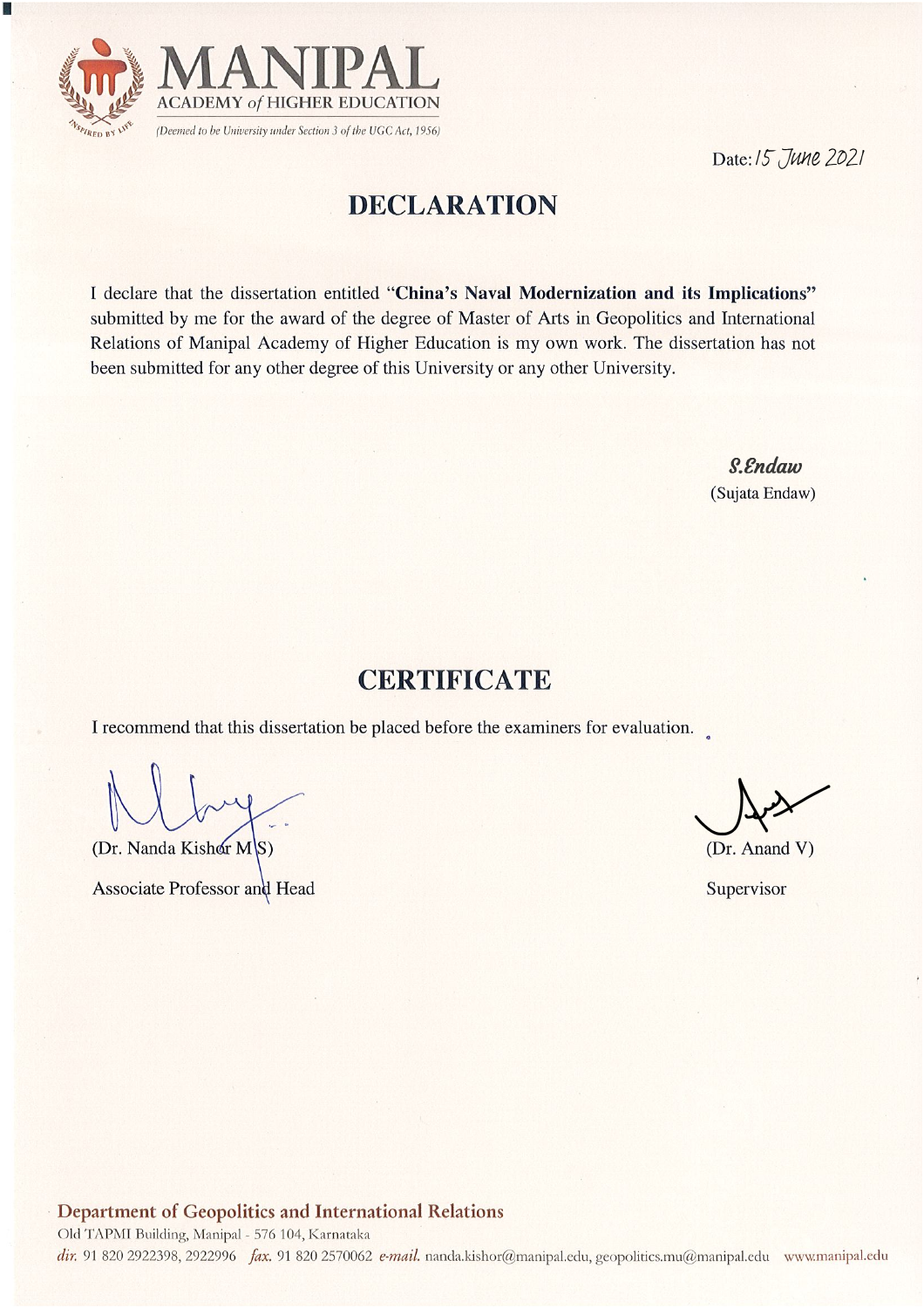#### **ACKNOWLEDGEMENT**

As I complete the dissertation, I want to take the courtesy of thanking everybody who have extended their full support till the very end. First and foremost, I would like to convey my heartfelt gratitude to my guide and my mentor, Dr Anand V, who has been giving his full support, gave motivation and inspiration when the whole world was shut and provided his guidance. I thank Dr Arvind Kumar, and Dr. Nanda Kishor M S, the Head in-charge of the Department, for their guidance and encouragement to pursue the dissertation. I would also like to express my gratitude to Dr Monish Tourangbam, Dr Ravindranathan, and Dr Dhanasree Jayaram. Throughout the completion of the course, they have given me knowledge and insights as to guide me to find new research findings and motivated me to read and write with coherency and finish my research work.

Also, I, would extend my gratitude and love to my parents without whose blessings I would not have the courage to give my best and my sisters, who have given me support to which I will also be grateful. I also would lie to thank my classmates for their constant support and helping the whole way to complete my dissertation.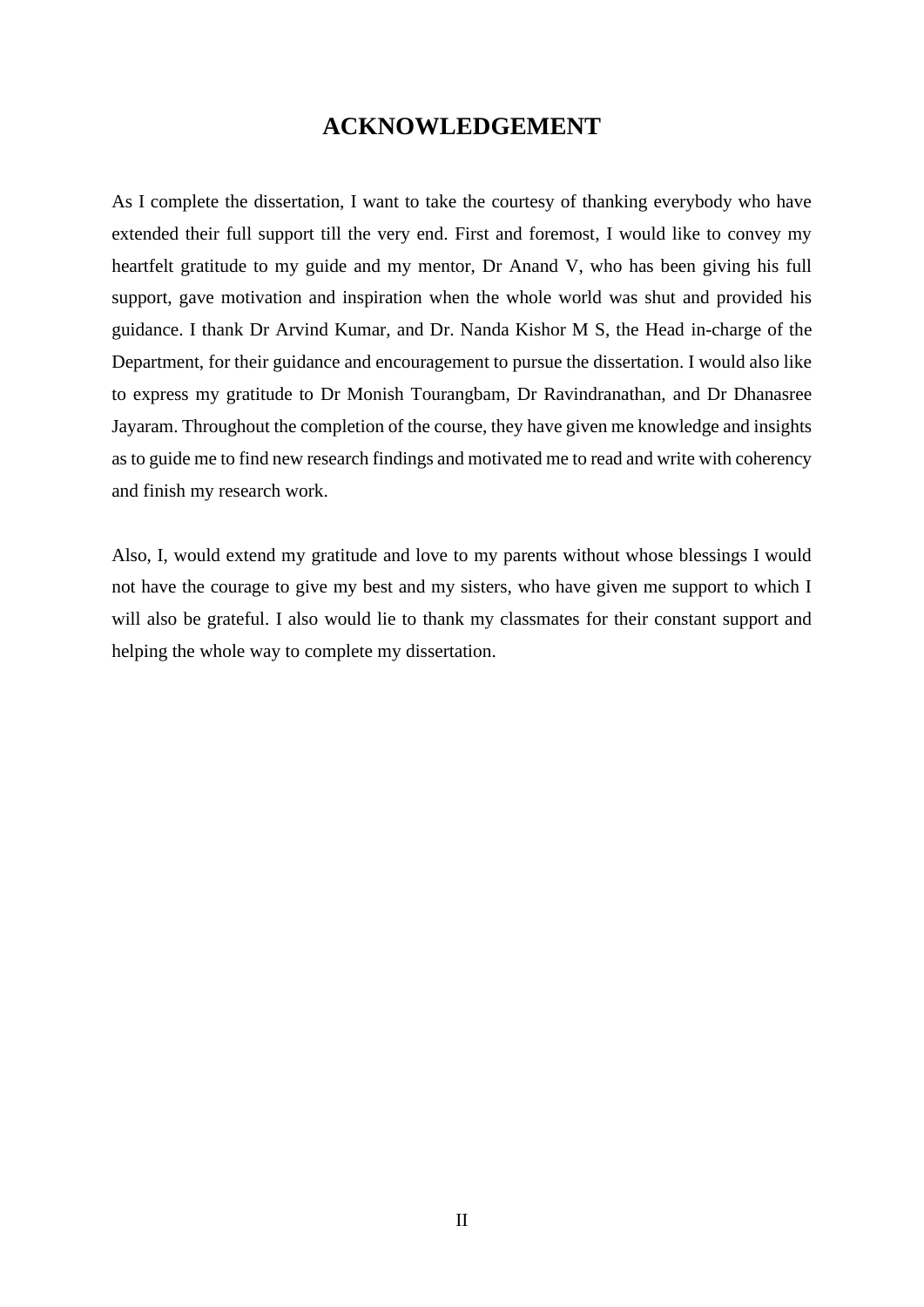## **ABBREVIATIONS**

| A2/AD        | Anti-Access/Area Denial                             |
|--------------|-----------------------------------------------------|
| <b>AAD</b>   | Area Air Defence                                    |
| <b>AOR</b>   | Area of Responsibility                              |
| <b>ASBM</b>  | Anti-Ship Ballistic Missile                         |
| <b>ASCM</b>  | Anti-Ship Cruise Missile                            |
| <b>ASEAN</b> | <b>Association of Southeast Asian Nations</b>       |
| <b>BRI</b>   | <b>Belt and Road Initiative</b>                     |
| <b>BRICS</b> | Brazil, Russia, India, China and South Africa       |
| C4ISR        | Command, Control, Communications, Computers,        |
|              | Intelligence, Surveillance and Reconnaissance       |
| <b>CMC</b>   | <b>Central Military Commission</b>                  |
| COSCO        | China Ocean Shipping Company                        |
| <b>CPC</b>   | Communist Party of China                            |
| <b>CPEC</b>  | China Pakistan Economic Corridor                    |
| DF           | Dong Feng                                           |
| <b>DOD</b>   | Department of Defence                               |
| <b>EEZ</b>   | <b>Exclusive Economic Zone</b>                      |
| <b>GDP</b>   | <b>Gross Domestic Product</b>                       |
| HA/DR        | Humanitarian Assistance/ Disaster Relief            |
| <b>IOR</b>   | <b>Indian Ocean Region</b>                          |
| <b>KMT</b>   | Kuomintang                                          |
| <b>MOOTW</b> | Military Operations Other Than War                  |
| OTH-T        | Over-the-Horizon Targeting                          |
| <b>PLA</b>   | People's Liberation Army                            |
| <b>PLAGF</b> | People's Liberation Army Ground Force               |
| <b>PLAN</b>  | People's Liberation Army Navy                       |
| <b>PLAAF</b> | People's Liberation Army Air Force                  |
| PoK          | Pakistan occupied Kashmir                           |
| <b>PRC</b>   | People's Republic of China                          |
| <b>SAM</b>   | <b>Surface to Air Missile</b>                       |
| <b>SLOC</b>  | Sea Lanes of Communication                          |
| <b>SLBM</b>  | <b>Submarine Launch Ballistic Missile</b>           |
| <b>SS</b>    | Ship Submersible (Submarine)                        |
| <b>SSN</b>   | Ship Submersible Nuclear (Nuclear Powered           |
|              | Submarine)                                          |
| <b>SSBN</b>  | Ship Submersible Ballistic Nuclear (Nuclear Powered |
|              | <b>Ballistic Missile Submarine)</b>                 |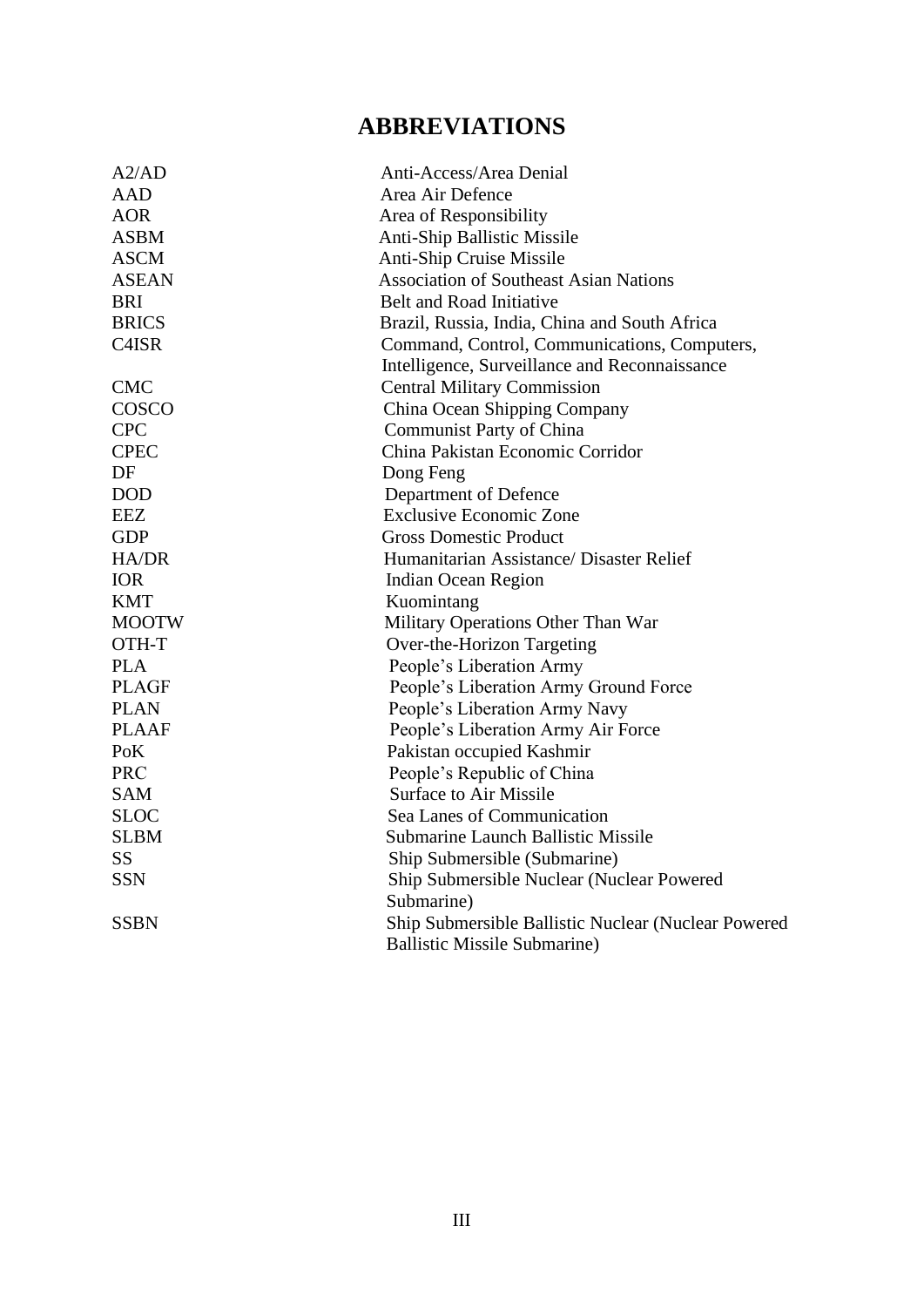## **TABLE OF CONTENTS**

| <b>Contents</b>                                                                  | Page           |
|----------------------------------------------------------------------------------|----------------|
|                                                                                  | Ι              |
|                                                                                  | $\rm II$       |
|                                                                                  | III            |
|                                                                                  | IV-V           |
|                                                                                  | VI             |
|                                                                                  | VII-VIII       |
|                                                                                  | $1 - 11$       |
|                                                                                  | $2 - 4$        |
|                                                                                  | $4 - 8$        |
|                                                                                  | 9<br>9         |
|                                                                                  | 10             |
|                                                                                  | $10 - 11$      |
|                                                                                  | 11             |
|                                                                                  | 11             |
| CHAPTER-2: THEORETICAL PERSPECTIVES ON CHINA'S NAVAL                             | $12 - 22$      |
|                                                                                  | $13 - 16$      |
|                                                                                  | $16-18$        |
|                                                                                  | 19-21          |
|                                                                                  | $21 - 22$      |
| CHAPTER-3: EVOLUTION OF CHINA'S MARITIME GEOSTRATGEY                             | 23-37          |
| 3.1 Historical Overview of China's Maritime Orientations------------------------ | $25 - 28$      |
|                                                                                  | $25 - 27$      |
|                                                                                  | 27-28          |
|                                                                                  | 28-33          |
|                                                                                  | 28-29          |
|                                                                                  | 29-33<br>33-35 |
| 3.4 Locating PLAN in China's Shifting Maritime Outlook-------------------------  | 35-37          |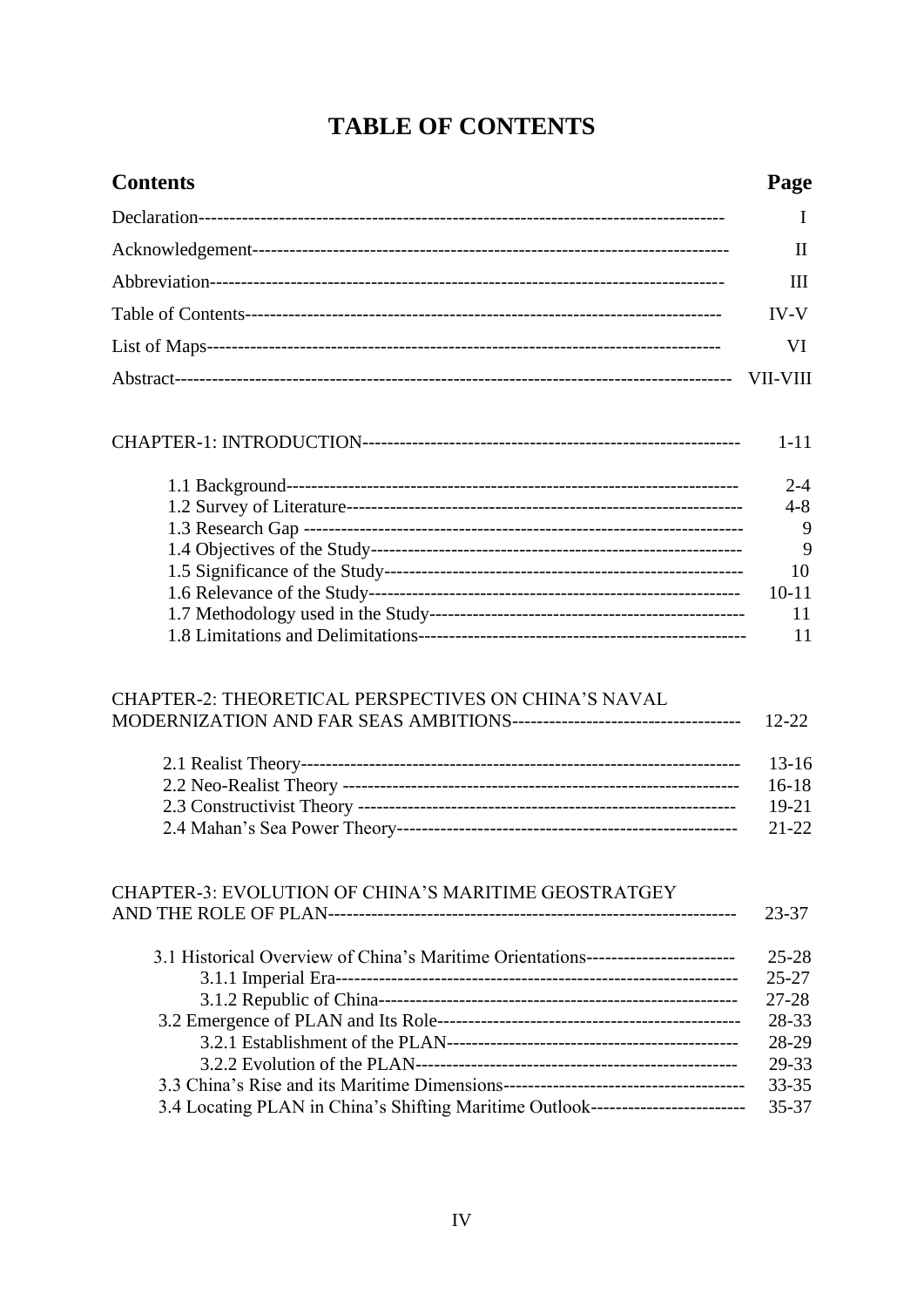| CHAPTER-4: CHINA'S NAVAL STRATEGY: EXPLORING ITS FAR SEAS                        |           |
|----------------------------------------------------------------------------------|-----------|
|                                                                                  | 38-51     |
|                                                                                  | 39-43     |
|                                                                                  | 40        |
| 4.1.2 Strategy during Deng Xiaoping Era----------------------------------        | $41 - 43$ |
| 4.2 Conceptual Dimensions of China's Naval Ambitions---------------------------  | $43 - 52$ |
|                                                                                  | 45        |
| 4.2.2 From Coastal to Offshore Defence Strategy------------------------          | $45 - 46$ |
|                                                                                  | 46-48     |
|                                                                                  | 48-49     |
| 4.3 PLAN'S Far Sea's Strategy in the Twenty-first Century----------------------- | $50 - 51$ |

#### CHAPTER-5: MODERNIZATION OF CHINA'S NAVAL FORCES AND ITS IMPLICATIONS FOR CHINA'S FAR SEAS AMBITIONS--------------------------- 52-64

|                                                                               | 53-56     |
|-------------------------------------------------------------------------------|-----------|
|                                                                               | 56-62     |
|                                                                               | 58-60     |
|                                                                               | $60 - 61$ |
|                                                                               | 61        |
|                                                                               | $61 - 62$ |
| 5.3 Correlating China's Naval Modernization and Its Naval Strategy----------- | $62 - 64$ |

#### CHAPTER-6: GEOPOLITICAL IMPLICATIONS OF CHINA'S FAR SEAS ORIENTED NAVAL MODERNIZATION------------------------------------------------------------- 65-81

| 6.1 China's Emerging Naval Profile in the World---------------------------------- | 66-69 |
|-----------------------------------------------------------------------------------|-------|
| 6.2 China's Far Seas Ambitions: Prospects and Challenges-                         | 69-73 |
| 6.2.1 Prospects for China's Far Seas Ambitions---------------------------         | 70-71 |
| 6.2.2 Challenges for China's Far Seas Ambitions--                                 | 72-73 |
| 6.3 Global Implications of PLAN's Far Seas Oriented Modernization--------         | 73-76 |
| 6.4 Implications for India's Interests in the Indian Ocean Region---------------  | 76-79 |
| <b>CHAPTER-7: CONCLUSION-</b>                                                     |       |

| <b>REFERENCES</b> |  |
|-------------------|--|
|                   |  |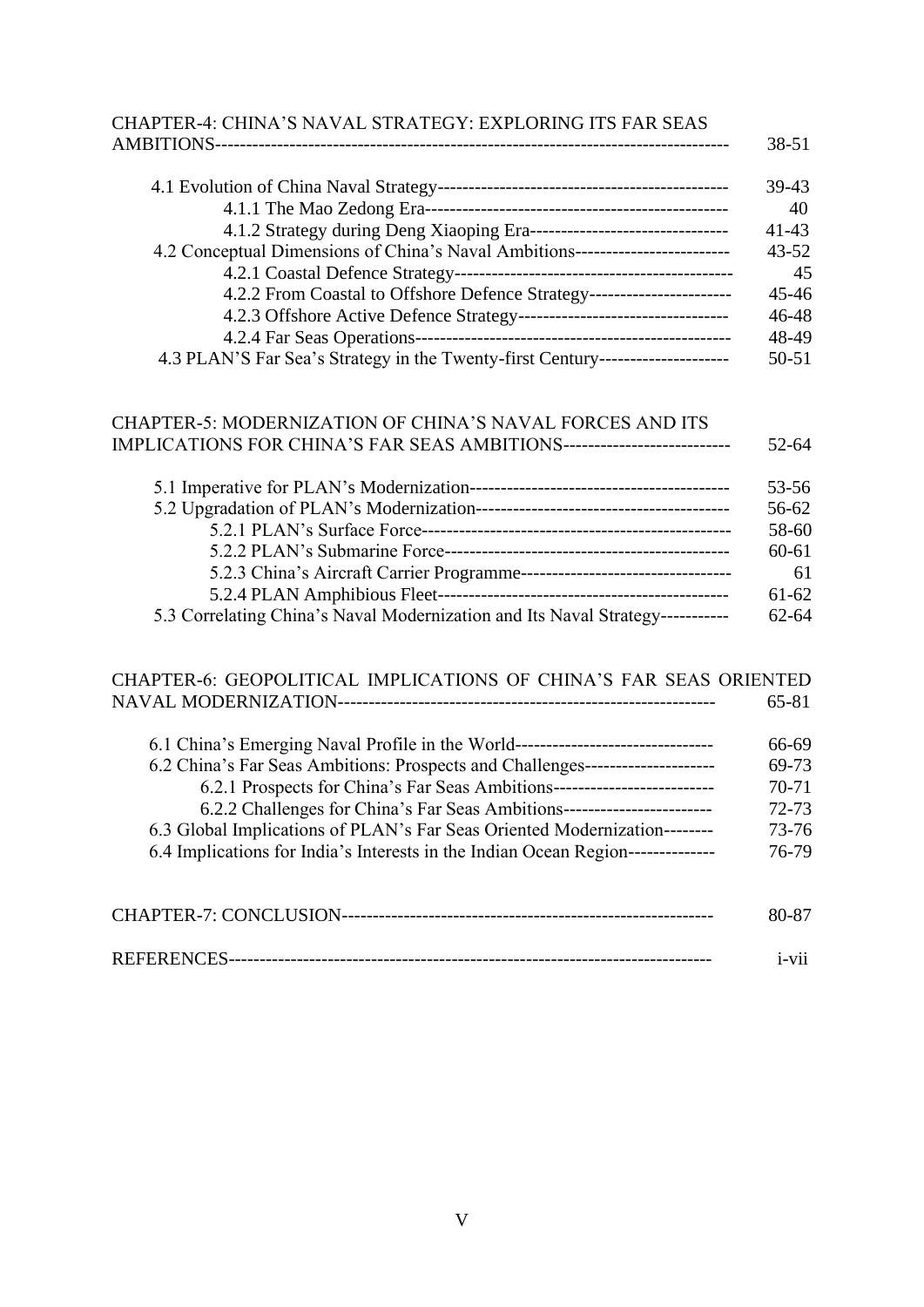### **LIST OF MAPS**

| Map                                                                              | Page |
|----------------------------------------------------------------------------------|------|
| 4.1 Conceptual Dimensions of China's Maritime Ambitions------------------------- | 44   |
|                                                                                  | 58.  |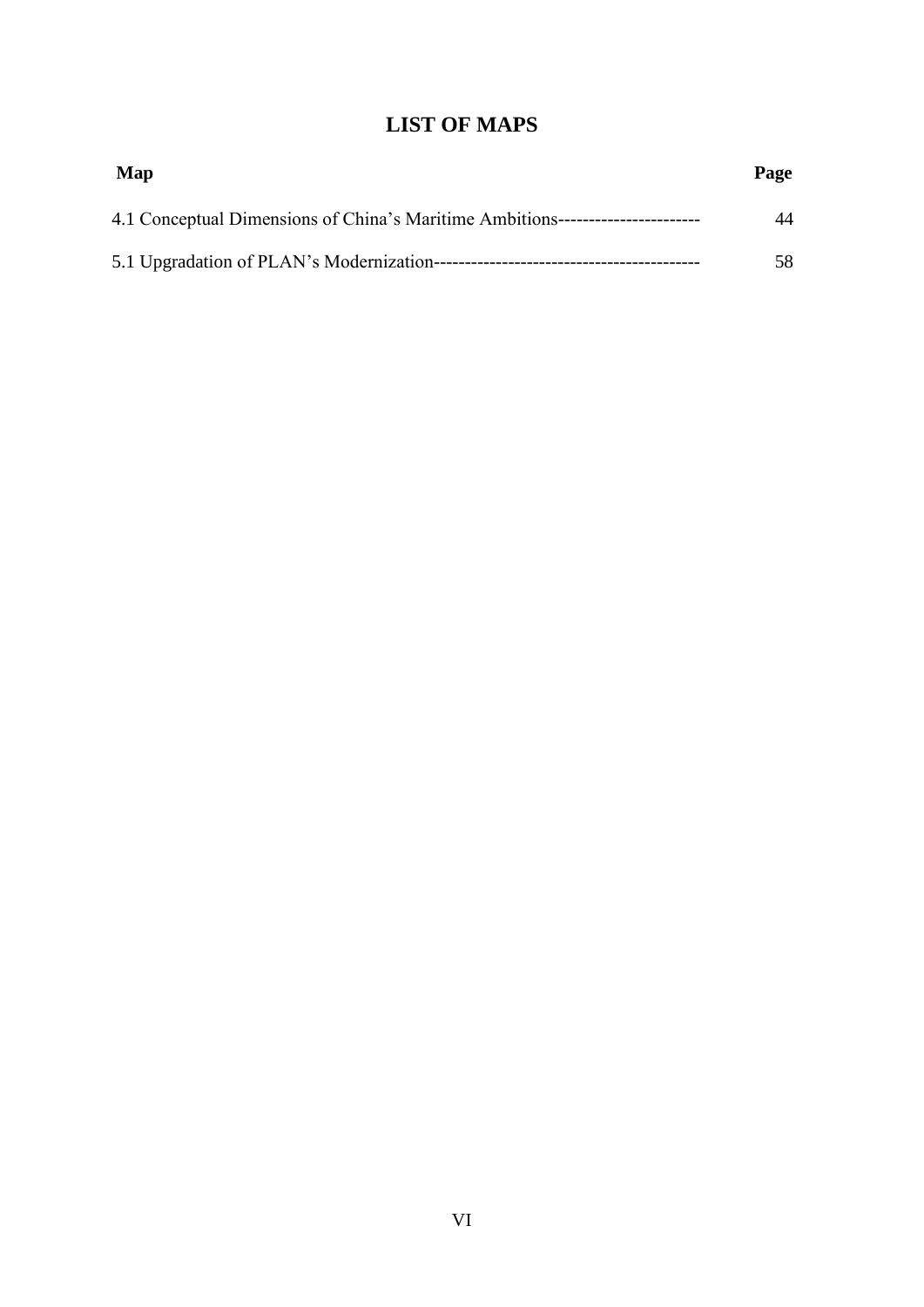#### **ABSTRACT**

The dissertation on the theme "China's Naval Modernization and Its Implications" has made an attempt to understand the need for China to have a coherent and effective naval power to meet with its far seas ambitions. China has been accelerating its warship building program as its navy is extending its reach to cover increasingly far-reaching interests of the country. The protection of the territorial and maritime neighbourhood has become very important to China with the progress in its naval modernization, which could provide for the protection in the near, middle and far seas. As the history of China evolved over the years, so did its outlook and strategy for achieving its ambitions. With extensive focus on modernization of the navy, the dissertation looks into the modernization of the naval forces and their upgradation and its geopolitical implications, especially with a focus on its far seas ambitions and strategies.

As China transitioned from the era of Mao Zedong's leadership to that of Deng Xiaoping, the country transformed its outlook from a continental paradigm to a more maritime one. This became important as China opened up its economy and pursued the development of a sea based nuclear deterrent. China's oceanic interest and national defence capability have been increased. The desire to build a powerful navy has become greater, enhancing modern national defence of China. China's improved maritime capabilities have attracted the attention of China's neighbours in East Asia and the U.S. Countries are cautious of China's plans to acquire new naval ships, and the potential implications of this expansion for the region's security. The PLAN has made considerable progress in both operationalizing and modernizing its navy.

Liu Huaqing, generally regarded as the founding father of contemporary China's navy, was a key person in China's turn to the sea. Being the principal architect of this systemic reform, he laid the groundwork for a clear national agenda and naval strategy to create a modern and strengthened navy upon whom his successors would focus. Liu particularly based his theoretical thinking on the works of Mahan. In Liu's memoirs he explicitly refers to Mahan's *The Influence of Sea Power Upon History*, citing it as one of the most detailed analyses of insights ever published on sea and naval policy. He had articulated a phased strategy towards China's naval modernization and expansion from its coastal waters to the blue waters, which is being followed to this day.